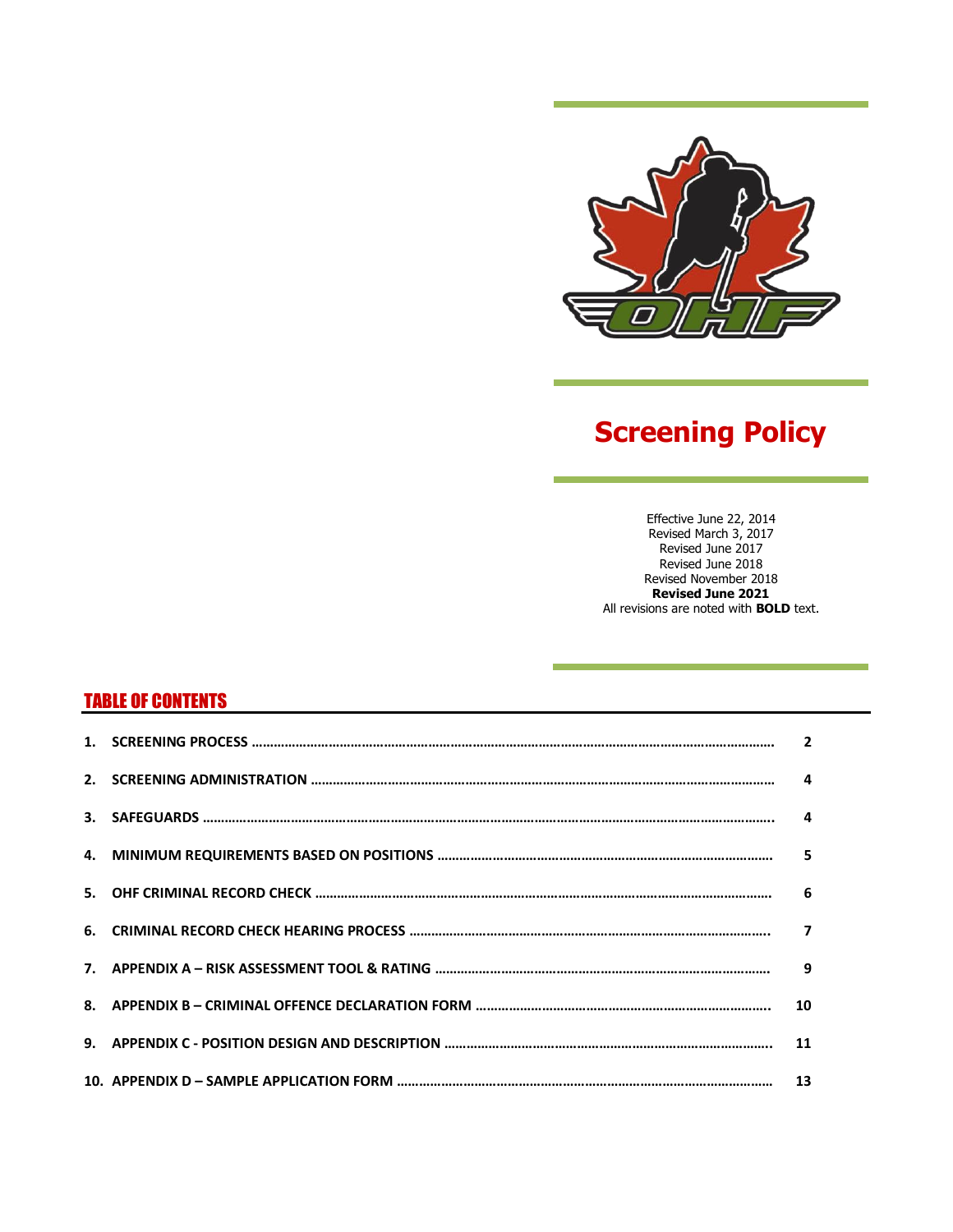### <span id="page-1-0"></span>1. SCREENING PROCESS

- 1.1 The OHF will conduct the following 10-step screening process for OHF Personnel and recommends that each Member and their respective members follow the same 10-step screening process within their respective jurisdictions. Steps 1.9 and 1.10.2 of the 10-step screening process are mandatory for all organizations within the jurisdiction of the OHF.
- 1.2 Volunteers and staff who do not meet or do not abide by the requirements of the screening process may not be accepted, may be disciplined or may be dismissed.
- 1.3 Position Design (Appendix C)
	- 1.3.1 Clearly identify, define and control the design of positions. Each position has a set of conditions and level of risk. Determine screening standards based on position design.
- 1.4 Position Description (Appendix C)
	- 1.4.1 Develop and maintain descriptions that define responsibilities, expectations and levels of supervision for each staff and volunteer position.
- 1.5 Application Form (Appendix D)
	- 1.5.1 Prepare and make available appropriate forms for staff and volunteers and, if the position requires other screening measures (medical exam, driver's record, police record check), the application form will so indicate.
- 1.6 Formal Recruitment Process
	- 1.6.1 Post all staff and volunteer positions and indicate that screening is a part of the application process.
- 1.7 Conduct Interviews
	- 1.7.1 Conduct interviews for staff to ensure candidates meet the position requirements and fit in with the organization. Interviews for volunteer positions, for which the level of risk is determined to require interviews, will be conducted under the supervision of the President and Executive Director.
- 1.8 Reference Check
	- 1.8.1 Implement a standard reference check questionnaire and follow through with candidate's list of references.
- 1.9 Criminal Record Check (CRC)/Vulnerable Sector Screening (VSS) (Section 5)
	- 1.9.1 The following individuals who are associated with the OHF, Members, hockey leagues, hockey Clubs and Minor/Female Hockey Associations must adhere to the OHF Screening Policy:
		- 1.9.1.1. members of the Boards of Directors;
		- 1.9.1.2. full time staff, part time staff, interns and volunteers;
		- 1.9.1.3. team officials (including but not limited to head coaches, assistant coaches, trainers and managers);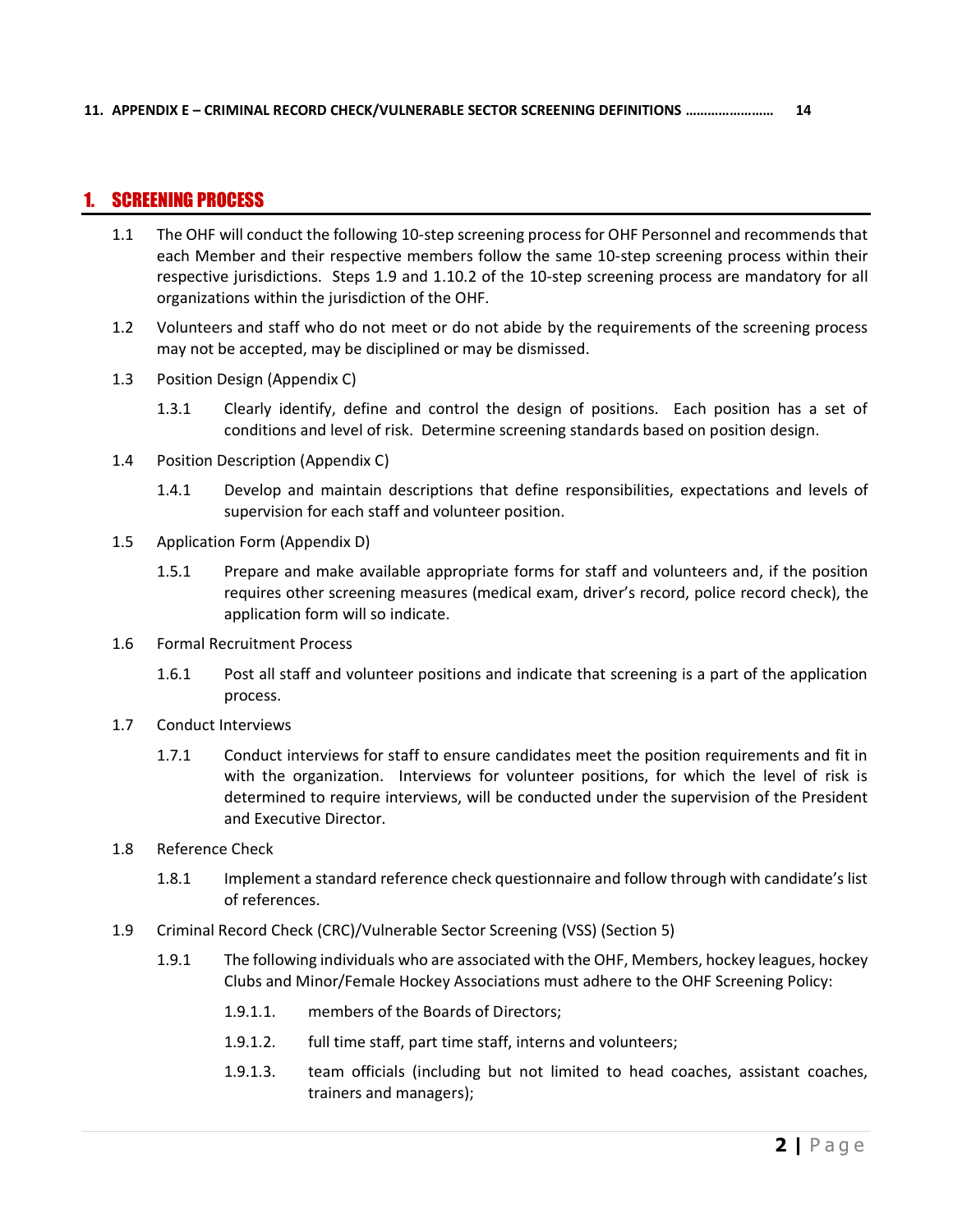- 1.9.1.4. on-ice officials; and
- 1.9.1.5. anyone else who, through their duties on behalf of the OHF, a Member, a hockey Club or Minor/Female Hockey Association, may work with children.
- 1.9.2 The OHF requires that a person identified in 1.9.1 submit a Criminal Record Check and a Vulnerable Sector Screening that has been completed in the six (6) months prior to submission. Individuals identified in 1.9.1 aged 17 and under will not be required to provide a Criminal Record Check in accordance to the Police Record Check Reform Act (PRCRA). On-Ice Officials aged 18 and over will be required to provide a Vulnerable Sector Screening Check.
- 1.9.3 All individuals identified in 1.9.1 MUST complete an initial Vulnerable Sector Verification (VSV) which includes a Canadian Criminal Records Check/Local Police Check through the local police. or SterlingBackCheck or a similar **third party** agency. Every three years following the initial check all **individuals identified in 1.9.1** must complete a Criminal Records Check/Local Police Check and can do so through a **third party** CRC agency (i.e. Sterling Backcheck), or by going to their local police service. This is mandatory and an on‐going condition of **any individual identified in 1.9.1. Any individual identified in 1.9.1** who is away from the organization for more than one year is required to complete a Criminal Records Check/Local Police Check through a **third party** CRC agency (i.e. Sterling Backcheck) or their local police service. The VSV may be requested at the request of the OHF Criminal Record Check Inspector.
- 1.9.4 Any check submitted that is older than six (6) months must be accompanied by a Criminal Offence Declaration Form (CODF) or a notarized sworn document may also be used as an alternative to the Criminal Offence Declaration Form and a receipt from the local police station indicating that the process has been initiated for an updated CRC/VSS, which must be provided to the OHF when received.
- 1.9.5 All staff members and volunteers with the organization MUST complete a "Criminal Offence Declaration Form" (see Appendix B). Recommended completion is as follows:
	- 1.9.5.1. Full time staff During the appraisal process and every three years.
	- 1.9.5.2. Part time staff/students/interns At start of term and every year after.
	- 1.9.5.3. High Performance Team Staff (where applicable) At start of term and every year after as identified in 1.9.2, 1.9.3 and 1.9.4
	- 1.9.5.4. On-ice officials at the time of their clinic as identified in 1.9.2, 1.9.3 and 1.9.4.
- 1.9.6 Any person identified in 1.9.1 who has been away from the organization for more than one year is required to complete the Criminal Record Check and Vulnerable Sector Screening upon their return.
- 1.9.7 Previous offences that may exclude a person's application for a position within the OHF include, but are not limited to, offences against persons, offences involving property or offences related to substance abuse.
- 1.9.8 It is recommended that Billets used within the OHF be properly screened by the Member or their association, club or league and in addition, complete a Criminal Record Check and Vulnerable Sector Screening.
- 1.10 Orientation and Training Sessions
	- 1.10.1 The level of risk associated with a position (as indicated in the position description) will determine when an organization should conduct an orientation session with new staff and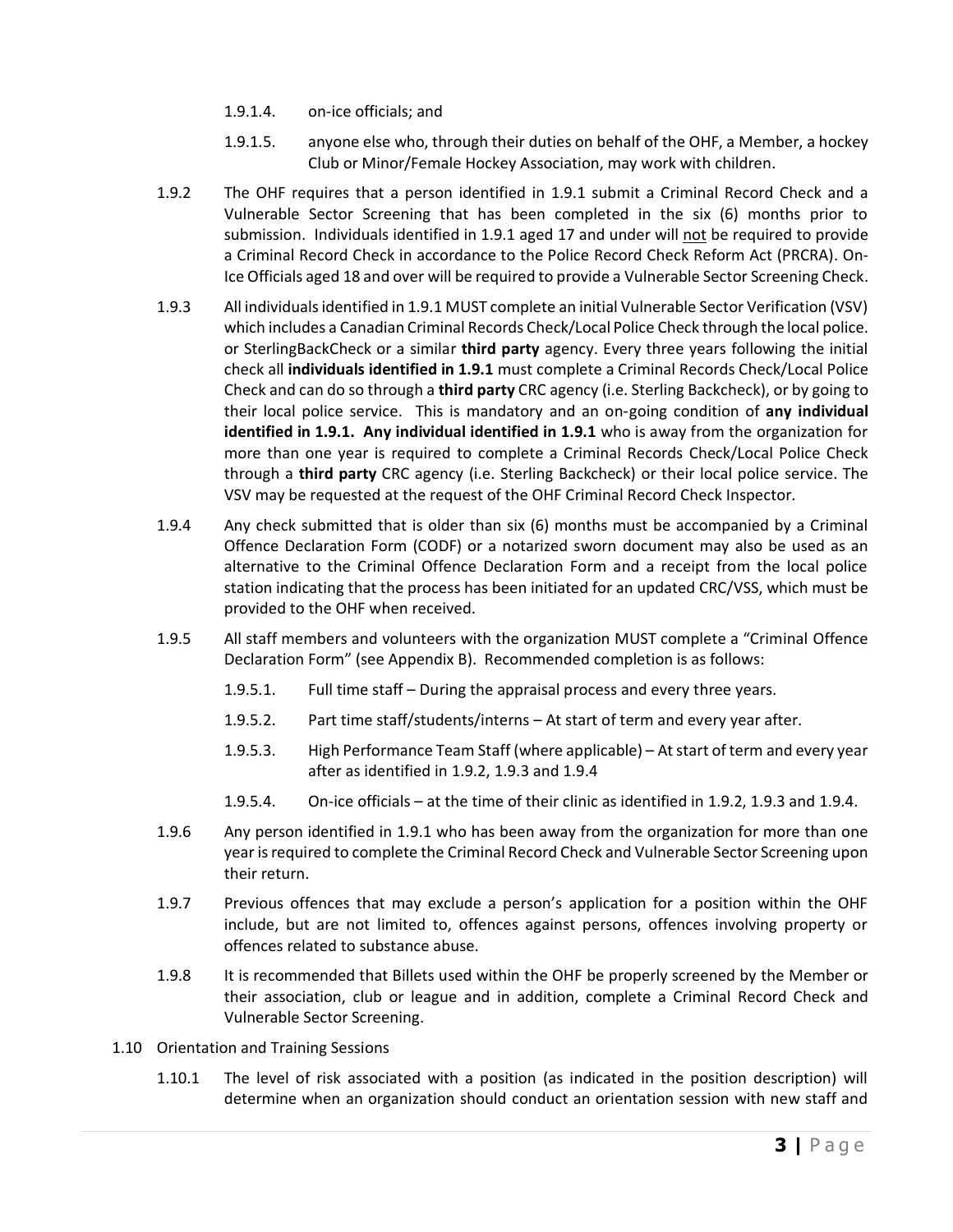volunteers to help familiarize them with the organization's goals, objectives, policies and processes.

- 1.10.2 All team officials (including but not limited to head coaches, assistant coaches, managers and trainers) within the jurisdiction of the OHF are required to be certified in the Speak Out Programme or Respect In Sport Activity Leader.
- 1.11 Supervise and Evaluate
	- 1.11.1 The risk assessment of each position (as indicated in the position description) will determine the necessary level of supervision and evaluation in respect of a person's performance in their position(Examples: Supervision may include an unscheduled observation of a coach or on-ice official during a practice or game; or evaluation may include an annual or interim staff appraisal).
- 1.12 Follow Up
	- 1.12.1 Follow up in respect of a person's performance in their position may be necessary and will be determined by the position description. An example of follow up may include an end of season interview with a coach.

### <span id="page-3-0"></span>2. SCREENING ADMINISTRATION

- 2.1 OHF Responsibility
	- 2.1.1 The OHF Executive Director (or designate) will maintain records of all OHF Personnel required to be certified in Speak Out or Respect in Sport Activity Leader. The Criminal Record Checks of staff and volunteers of the OHF (as opposed to the OHF Members) who are required to submit such information will be directed to and maintained by the OHF Legal Counsel.
	- 2.1.2 All personal records maintained by the OHF and OHF Legal Counsel will be obtained and secured in compliance with the OHF Privacy Policy.
- 2.2 Member Responsibility
	- 2.2.1 For the purposes of reporting to Hockey Canada and policy development, OHF Members are required to maintain records of all Speak Out or Respect in Sport Activity Leader certified personnel within their jurisdiction and provide relevant statistical information to the OHF at the conclusion of each season (number of training sessions, e-Learning participants (Respect in Sport Activity Leader) and number of certified participants, etc.).

### <span id="page-3-1"></span>3. SAFEGUARDS

3.1 Security safeguards will be implemented to ensure all personal information is protected from theft as well as unauthorized access, disclosure, copying, use or modification thereof. The level of safeguards employed shall be directly related to the level of sensitivity of the personal information collected: the more sensitive the information, the higher the level of security employed. Methods of protection and safeguards to be employed will include but in no way be limited to locked files, offices and storage areas, need to know access as well as technological measures such as passwords and encryption.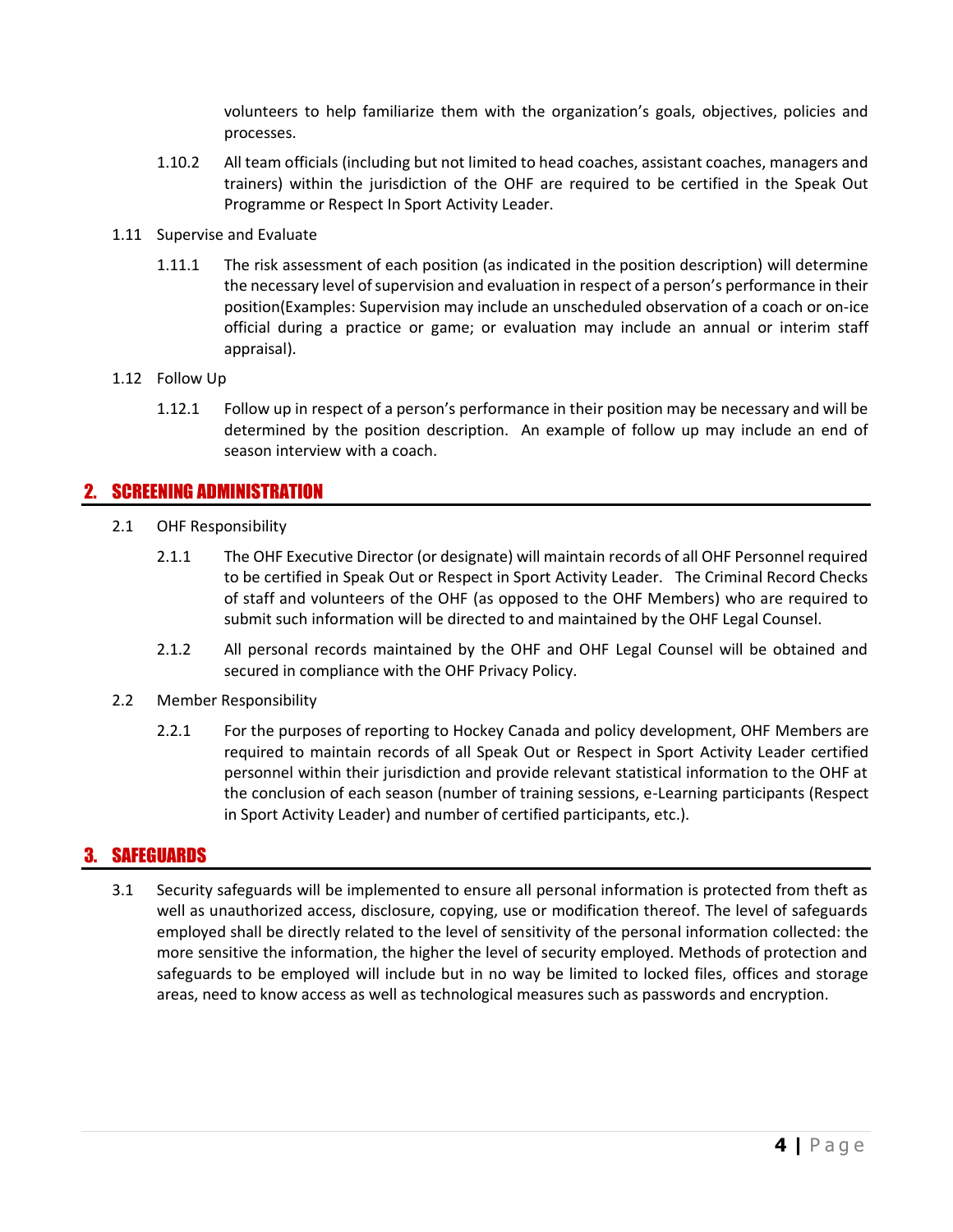## <span id="page-4-0"></span>4. MINIMUM REQUIREMENTS BASED ON POSITIONS

| <b>Board of Directors</b>                                                   |
|-----------------------------------------------------------------------------|
| Writing clear position descriptions                                         |
| Requesting/requiring Criminal Record Checks and Vulnerable Sector Screening |
| Conducting orientation and training sessions                                |
| Full-time/Part-time Staff, Students/Interns                                 |
| Writing clear position descriptions                                         |
| Requesting/requiring Criminal Record Checks and Vulnerable Sector Screening |
| Establishing a formal recruiting process,                                   |
| Conducting orientation and training sessions                                |
| Using an application form                                                   |
| Conducting interviews                                                       |
| Following up on references                                                  |
| Supervising and evaluating                                                  |
| Follow up on program participants                                           |
| <b>Team Officials</b>                                                       |
| Writing clear position descriptions                                         |
| Requesting/requiring Criminal Record Checks and Vulnerable Sector Screening |
| Conducting orientation and training sessions                                |
| Respect in Sport, Activity Leader                                           |
| Gender Identity and Expression Course                                       |
| Rowan's Law                                                                 |
|                                                                             |
| <b>On-ice Officials</b>                                                     |
| Writing clear position descriptions                                         |
| Requesting/requiring Criminal Record Checks and Vulnerable Sector Screening |
| Respect in Sport Activity Leader (verify with Member)                       |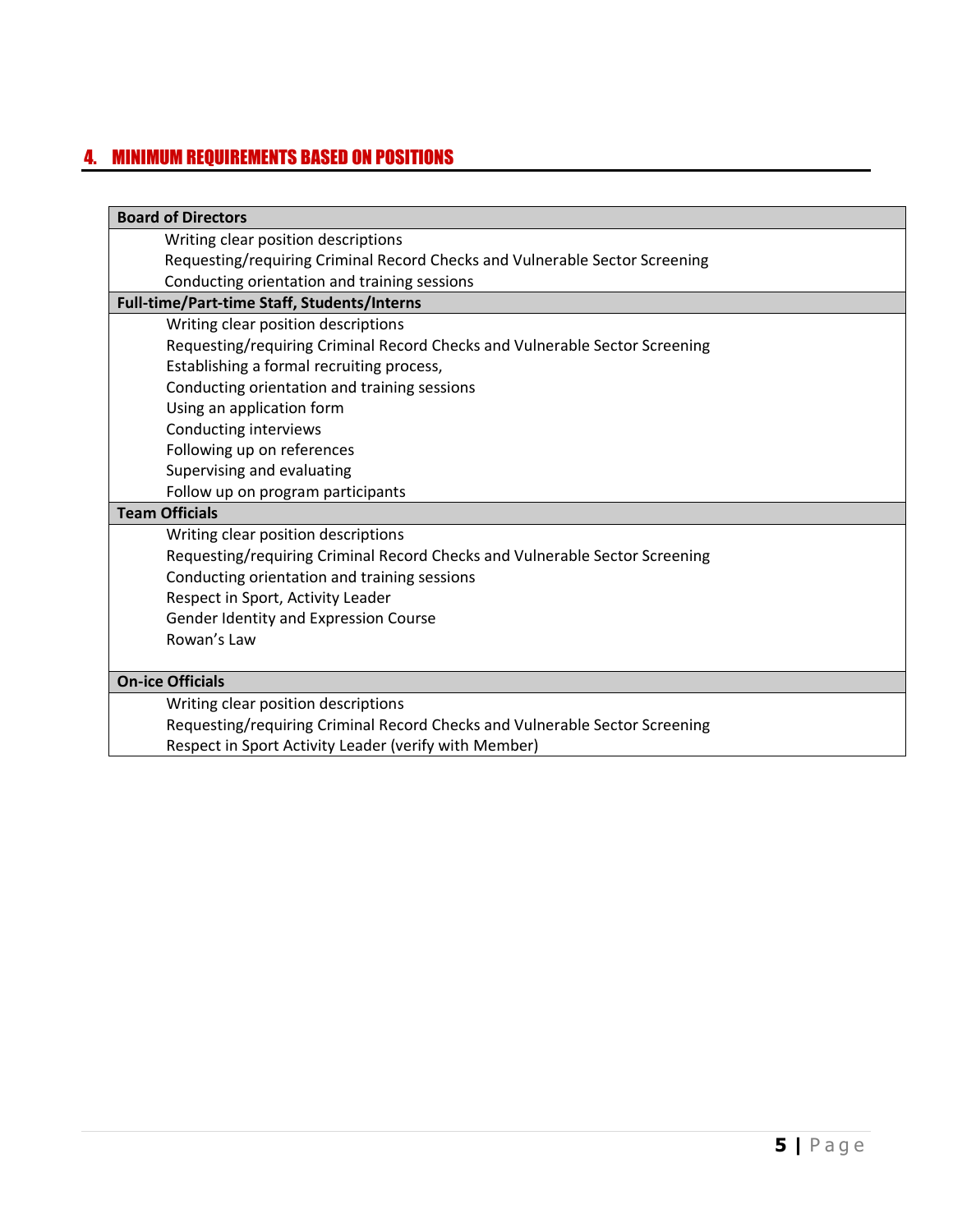### <span id="page-5-0"></span>5. OHF CRIMINAL RECORD CHECK

- 5.1 All individuals holding the title of team official (including but not limited to head coach, assistant coach, trainer, assistant trainer, manager), on-ice official and anyone else determined by the Risk Assessment Tool which is contained in Appendix A of the OHF Screening Policy shall be subject to Criminal Record Checks, which include the Vulnerable Sector Screening and a search of the National Sex Offender Registry.
- 5.2 Individuals with outstanding Criminal Code convictions or who have been charged with such offences that have not yet gone to trial but which continue to be prosecuted, shall not be eligible to hold any position with the OHF, a Member, hockey leagues, hockey Clubs and Minor/Female Hockey Associations.
- 5.3 Offences which deem the Individual ineligible to participate in any capacity:

Note: this is a reference only and not a complete list of applicable offences:

- 5.3.1 Any sexual assault
- 5.3.2 Any sexual intercourse
- 5.3.3 Any sexual exploitation
- 5.3.4 Any invitation to sexual touching
- 5.3.5 Any indecent acts and/or exposure
- 5.3.6 Any making, distributing, possessing or sale of child pornography
- 5.3.7 Any indictable criminal offences for child abuse
- 5.3.8 Luring a child
- 5.3.9 Voyeurism
- 5.3.10 Any offence for trafficking and/or importing and/or possession for the purpose of trafficking of any drugs and/or narcotics
- 5.3.11 Any production of a substance (specifically, as defined in the Controlled Drug and Substances Act - C.D.S.A.)
- 5.3.12 Any other indictable criminal code offences such as, murder, manslaughter, incest, abduction, extortion, perjury, bribery and influencing, explosives substances offences, arson related offences, counterfeiting and conspiracy
- 5.4 Offences for which disqualification from participation is ten (10) years from the expiration of the penalty imposed by the courts. The participant is eligible to apply for a hearing after this time. Note this is a reference only and not a complete list of applicable offences:
	- 5.4.1 Assault with a weapon
	- 5.4.2 Assault causing bodily harm
	- 5.4.3 Aggravated assault
	- 5.4.4 Any current prohibitions or probation orders forbidding the individual from having contact with children under the age of 14
	- 5.4.5 Robbery
	- 5.4.6 Any other offences pertaining to violence, whether or not involving weapons.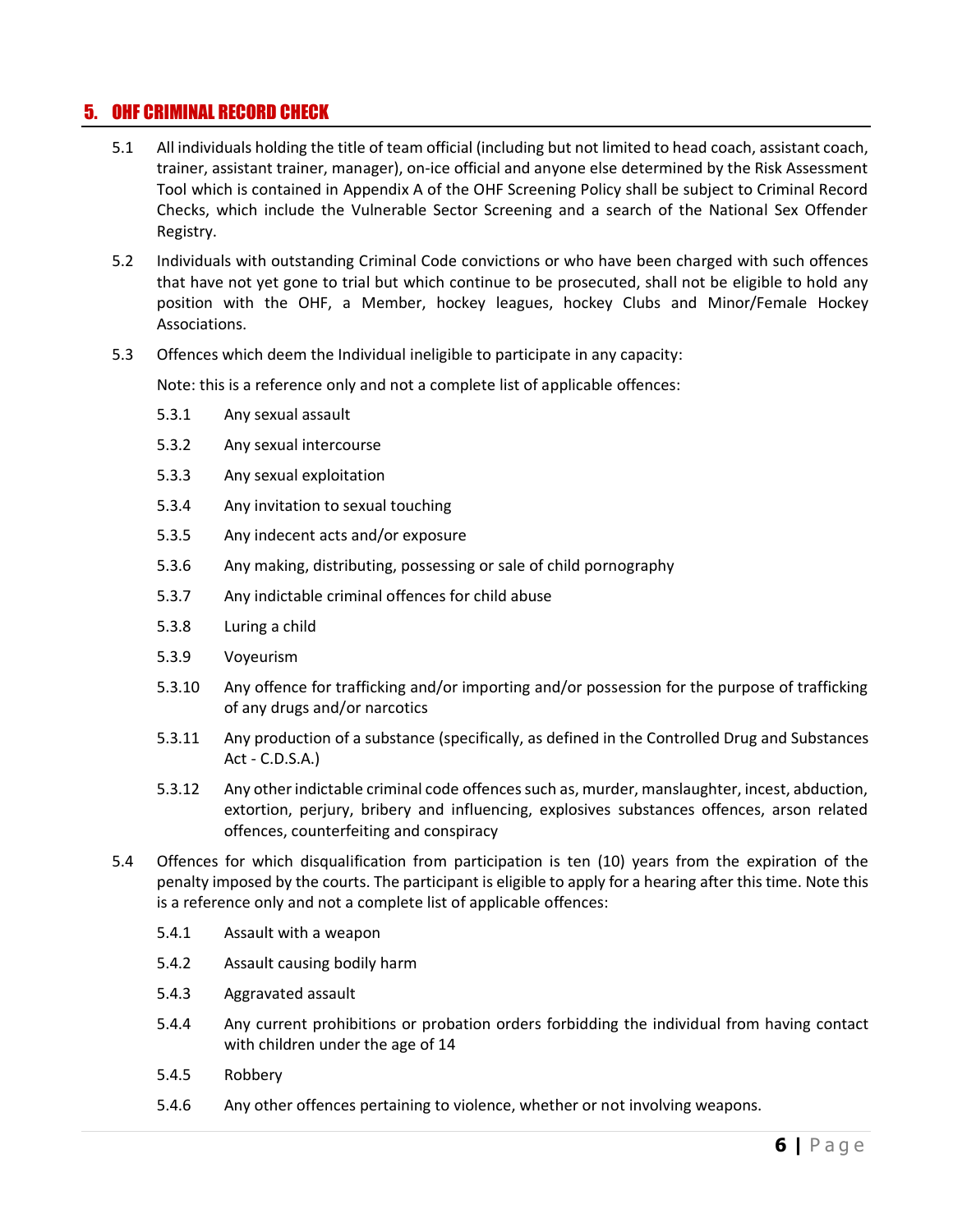- 5.4.7 Any indictable criminal code offences related to impaired driving and/or care and control and/or drive over 80 milligrams
- 5.5 Offences for which disqualification from participation is three (3) years from the expiration of the penalty imposed by the courts, as determined by the Members, not the date of the charge or conviction. Note this is a reference only and not a complete list of applicable offences:
	- 5.5.1 Assault
	- 5.5.2 Threatening
	- 5.5.3 Any possession of a substance (specifically, as defined in the Controlled Drug and Substances Act - C.D.S.A.)
	- 5.5.4 Any theft and/or fraud and/or related offence (applicable to a person while in a Position of Trust of Finances)
	- 5.5.5 Any convictions pertaining to illegal substances, other than for manufacture, distribution and/or trafficking
	- 5.5.6 Any firearm related offences (other than use of firearm in the commission of an offence, see above)
	- 5.5.7 Any other indictable criminal code offences such as break and enter, mischief, resisting and obstructing offences, dangerous driving, flight from police offences, failure to remain offences, criminal harassment and breaching orders and failing to comply offences
- 5.6 Multiple (non-indictable) offences for impaired driving from alcohol and/or drugs.
	- 5.6.1 Any individual that has two or more offences within the previous ten (10) years is deemed ineligible.
	- 5.6.2 Once an individual has only one offence in the past ten (10) years they may at their option apply for a hearing to request reinstatement in accordance with paragraph 6.
	- 5.6.3 Offences will expire after ten (10) years from the expiration of the penalty imposed by the courts (i.e. 2015 impaired probation to 2016, expiration 2026)
- 5.7 Offences for which the individual has to abide by specific criteria as a participant.
	- 5.7.1 For a first offence related to Impaired Driving and/or care and control and/or drive over 80 milligrams resulting in a summary conviction, the individual may not drive any other participant to and from sanctioned activities while Driver's License is suspended.
	- 5.7.2 It is the obligation of any person subject to screening by virtue of this Policy to advise their organization's Professional designate responsible for screening of a charge or conviction under any offence listed in this Policy.
- 5.8 The Ontario Hockey Federation or its designate shall be responsible for the collection and retention of Criminal Record Checks and Vulnerable Sector Screening Check, which must be under the designates control and secured in a safe storage area.

### <span id="page-6-0"></span>6. CRIMINAL RECORD CHECK HEARING PROCESS

6.1 Upon review of a registered participant's Criminal Record Check/Vulnerable Sector Screening submission to the Ontario Hockey Federation, if a registered participant is deemed ineligible as per Section 5 of the OHF Screening Policy, and therefore unable to participate as an official or volunteer **in**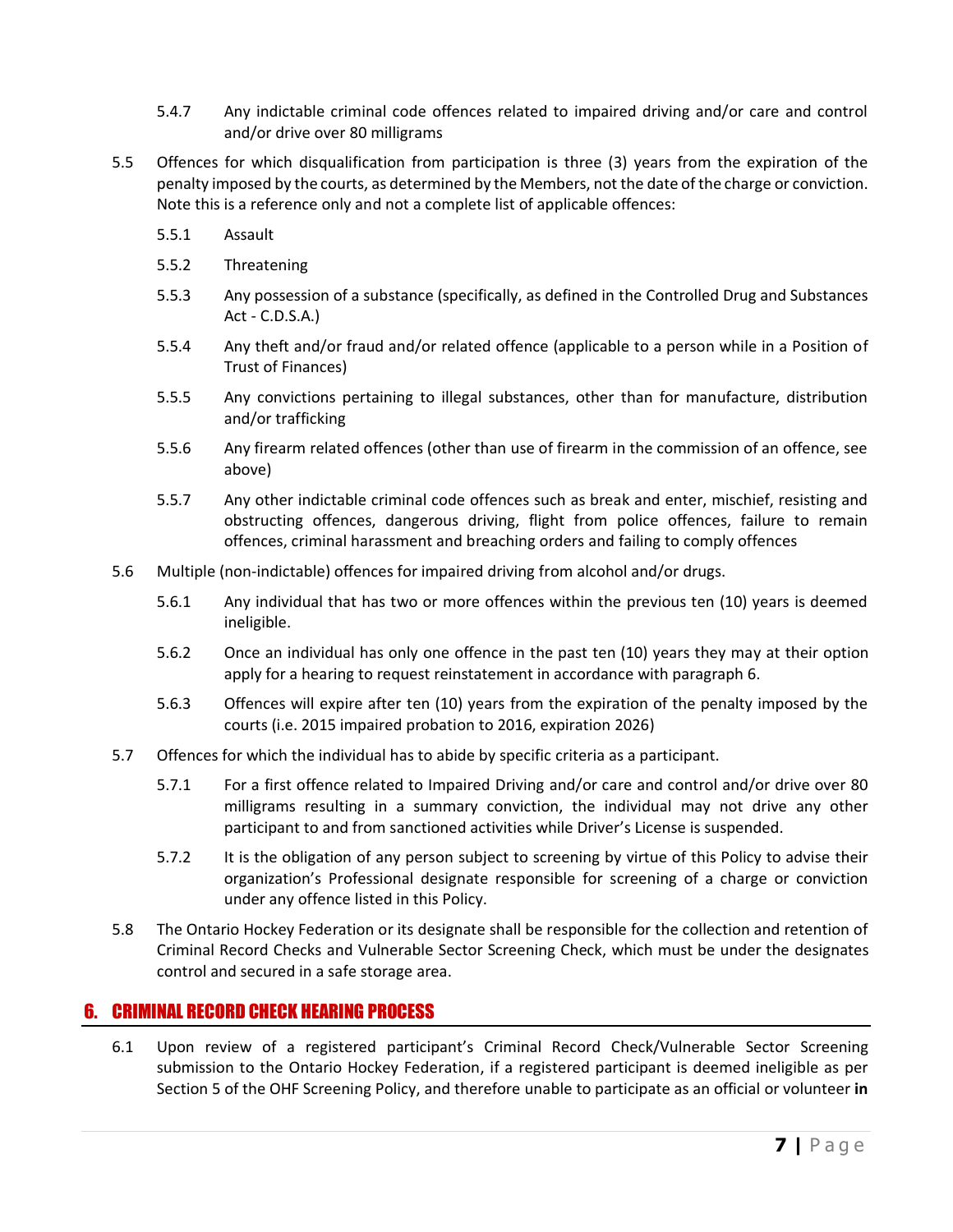OHF/Hockey Canada programming, they will be notified of such ineligibility in the form of a letter from the OHF. The Member's (Executive Director) will be notified of this ineligibility electronically.

- 6.2 The term of this ineligibility is based on a specific offence contained within the submission and the time identified in Section 5 of the OHF Screening Policy.
- 6.3 The OHF Record Check Inspector will determine the eligibility for a hearing and will communicate this directly to the member.
- 6.4 If the registered participant is eligible they will be given the opportunity to forward a letter of consideration to the President of the OHF, requesting special dispensation from the application of the Section 5 of the Screening Policy.
- 6.5 Supporting documentation must be submitted to the OHF prior to the hearing date and at the participant's expense. Required documents, but not limited to:
	- 6.5.1 Police Reports (arrest report, general occurrence report, witness report, regarding the incident(s).
	- 6.5.2 Court Records (details of actual conviction)
	- 6.5.3 Probation orders
	- 6.5.4 Parole orders
	- 6.5.5 Release documents
- 6.6 If the participant is granted a hearing by the President, a hearing will be arranged and the participant will be sent notification of the date, time and location of the hearing. The fee for this hearing will be \$150.00 and payment is to be received prior to the hearing. At the conclusion of the hearing, the panel will render its decision in writing and forward to the OHF office. The office will inform the participant of the decision and the Member's (Executive Director) will be notified electronically.
- 6.7 In the event that the participant does not show for a hearing, the hearing will be dismissed, the participant will be notified and the ineligibility will remain in effect pending a new hearing at the expense of the member.
- 6.8 The participant would NOT be eligible to participate in any Branch/Member's sanctioned activity until such time as a decision is made through this hearing process.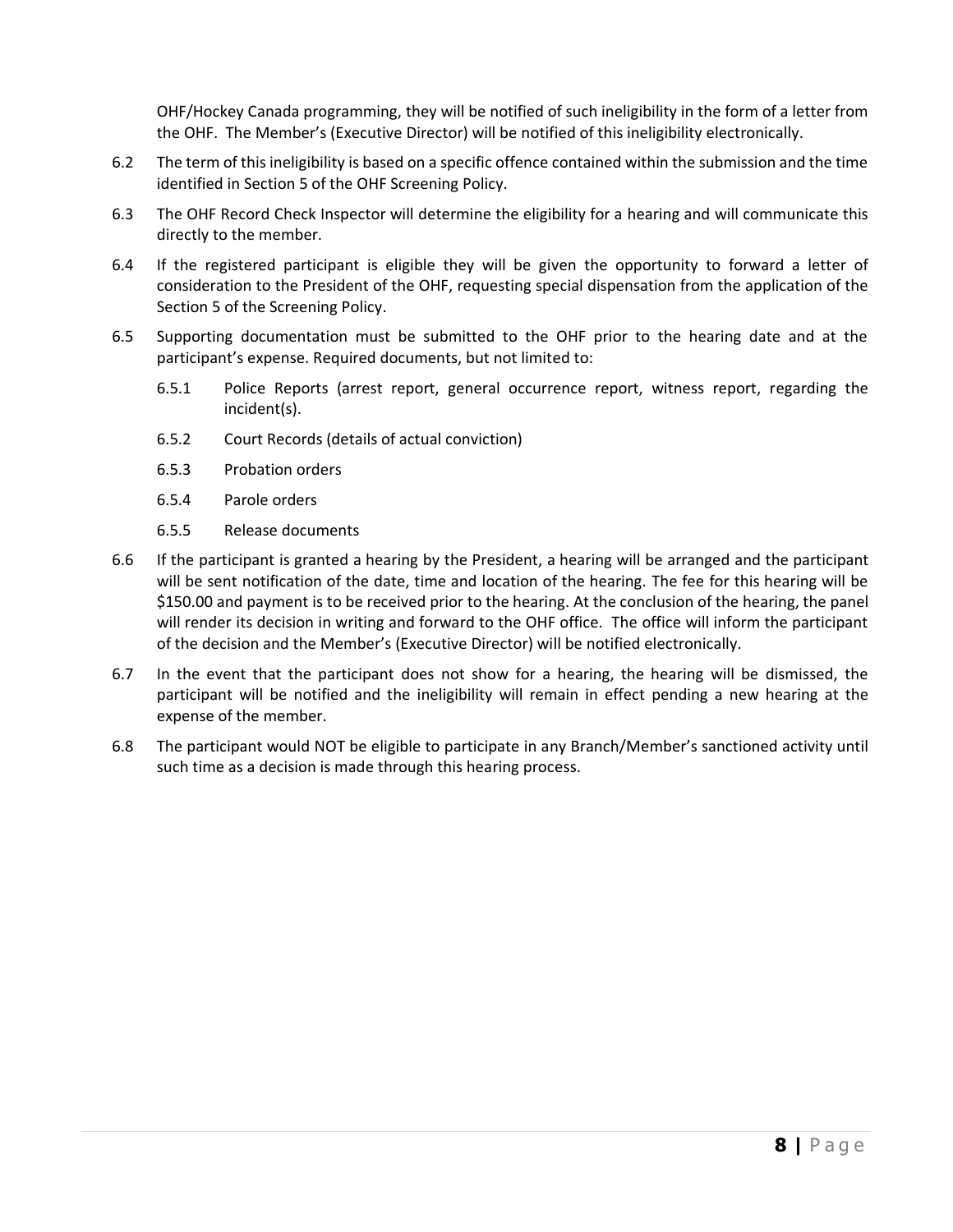## <span id="page-8-0"></span>7. APPENDIX A – RISK ASSESSMENT TOOL & RATING

### RISK ASSESSMENT TOOL

The Risk Assessment Tool is not a scientific assessment, but is designed to help alert you to potential factors in a volunteer or staff position. No single check-list fits all situations so organizations are encouraged to adapt this tool to meet their specific needs and any local legal obligations.

### 8 QUESTIONS TO CONSIDER WHEN ASSESSING THE RISK LEVEL ASSOCIATED WITH EACH POSITION.

- 1) Does the person in this position serve people who may be vulnerable?
	- Children under the age of 18
	- Persons with communication or language boundaries
- 2) Does the person in this position allow access to players?
	- Direct contact with players at the rink or away from the rink
	- Driving players in their vehicle within Hockey Canada's Speak Out parameters
- 3) Does the person in this position require making physical contact with a player's body?
	- Demonstrating a skill
	- Touching the player
	- Contact with bodily fluids
- 4) Does the person in this position have access to property or equipment?
	- Personal equipment
	- Facility equipment
	- Organization equipment
- 5) Is the person in this position involved in making decisions about a player's future or movement within the system?
	- Perceived or actual position of authority
- 6) Does the person in this position have access to confidential information?
	- Personal documents or communications
- 7) Does the person in this position have access to money?
	- Personal funds
	- Organizational funds
- 8) Is the person in this position involved in making decisions on behalf of the organization?
	- Perceived or actual position of authority
	- Enters into agreements on behalf of the organization

### **If you answered "Yes" to any question above here are some suggested steps:**

- **●** Reference Check
- **→** Criminal Record Check/Vulnerable Sector Check Requirement
- $\supset$  Regular supervision
- **Participant evaluation of position**
- $\supset$  Specific behaviour code is provided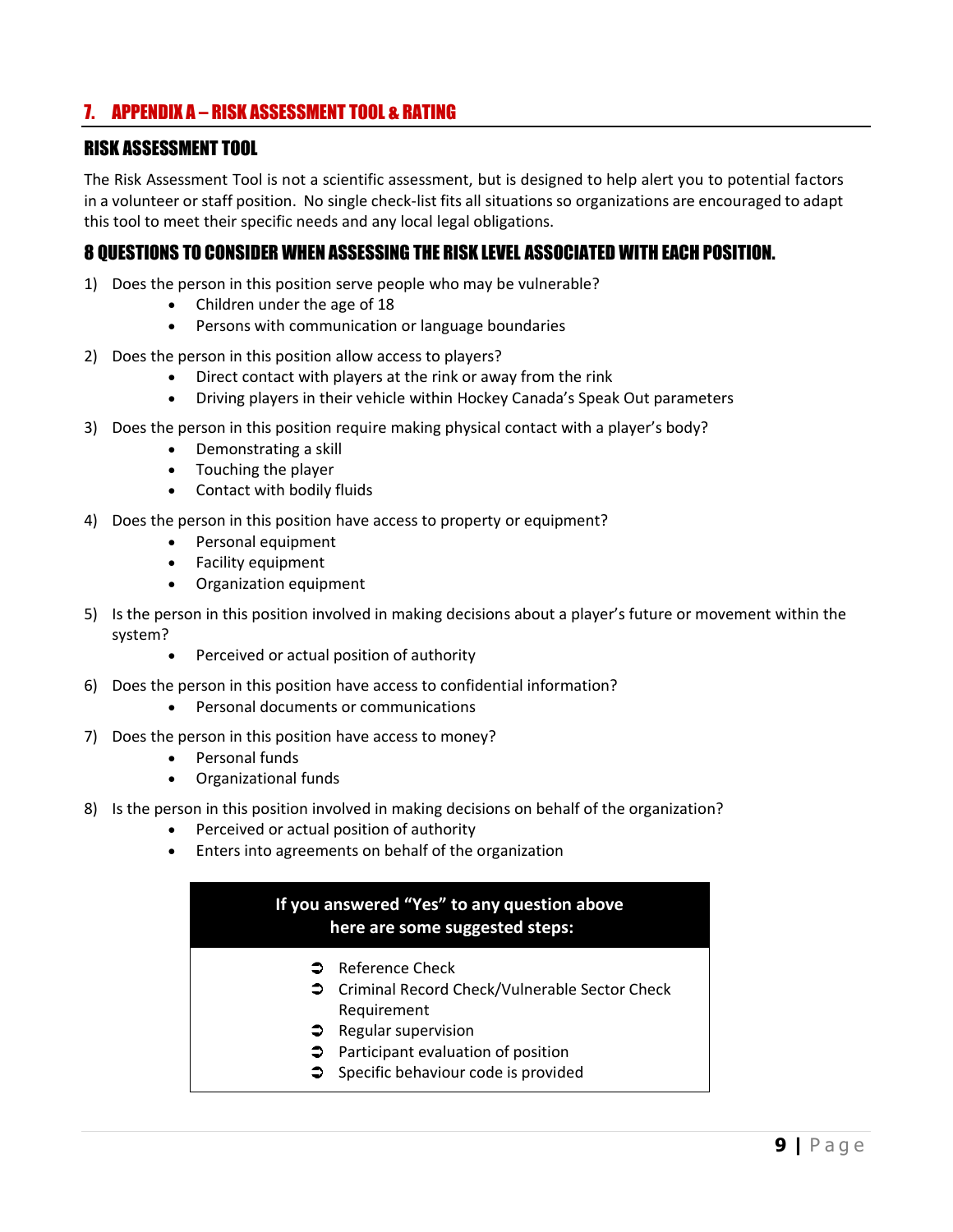# <span id="page-9-0"></span>8. APPENDIX B – CRIMINAL OFFENCE DECLARATION FORM

| <b>CRIMINAL OFFENCE DECLARATION FORM</b>                                                                                                                                                                                                                        |               |                    |
|-----------------------------------------------------------------------------------------------------------------------------------------------------------------------------------------------------------------------------------------------------------------|---------------|--------------------|
|                                                                                                                                                                                                                                                                 |               |                    |
| Month/Day/Year                                                                                                                                                                                                                                                  |               |                    |
|                                                                                                                                                                                                                                                                 |               |                    |
|                                                                                                                                                                                                                                                                 |               |                    |
| Member: ________________________________Clinic Location: _______________________                                                                                                                                                                                |               |                    |
|                                                                                                                                                                                                                                                                 |               |                    |
| Failure to execute this process will be in violation of the OHF Screening Policy, this will mean<br>that the official will be considered to be not in good standing and may be subject to further<br>discipline.                                                |               |                    |
|                                                                                                                                                                                                                                                                 |               |                    |
| <b>Print Name</b>                                                                                                                                                                                                                                               |               |                    |
| I have no convictions for offenses under the Criminal Code of Canada as specified in the<br>OHF Screening Policy up to and including the date of this declaration for which a pardon<br>has not been issued or granted under the Criminal Records Act (Canada). |               |                    |
| I have no convictions for offenses in any other country up to and including the date of this<br>declaration for which a pardon has not been issued or granted.                                                                                                  | <b>OR</b>     |                    |
| $\Box$ I have the following convictions for offenses under the Criminal Code of Canada as specified<br>in the OHF Screening Policy for which a pardon under the Criminal Records Act (Canada)<br>has not been issued or granted:                                |               |                    |
| I have the following convictions for offenses in another country up to and including the date<br>of this declaration for which a pardon has not been issued or granted.                                                                                         |               |                    |
| Supplementary Information, Including Outstanding Charges, Warrants and Orders.                                                                                                                                                                                  |               |                    |
| <b>LOCATION</b><br><b>DATE</b>                                                                                                                                                                                                                                  | <b>CHARGE</b> | <b>DISPOSITION</b> |
|                                                                                                                                                                                                                                                                 |               |                    |
| Any questions can be directed to the OHF Office.                                                                                                                                                                                                                |               |                    |
| Signature of Applicant:                                                                                                                                                                                                                                         |               | Date:              |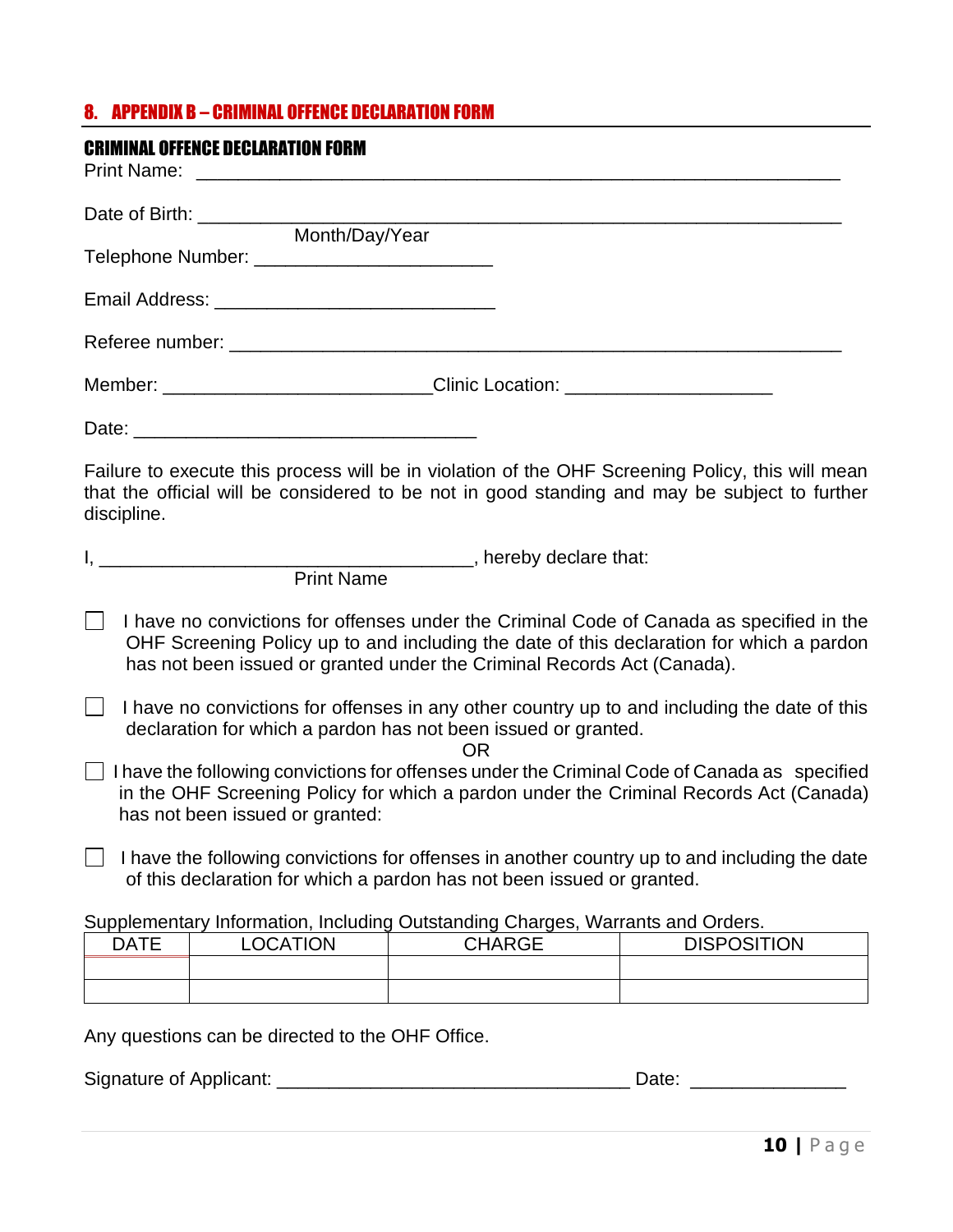## <span id="page-10-0"></span>9. APPENDIX C - POSITION DESIGN AND DESCRIPTION

### POSITION DESIGN:

Clearly identify, define and control the design of positions. Each position has a set of conditions and level of risk. Determine screening standards based on position design.

| <b>Position Title</b>                  | Be brief (2-3 words) but descriptive                                                                                                                                                                         |  |  |  |
|----------------------------------------|--------------------------------------------------------------------------------------------------------------------------------------------------------------------------------------------------------------|--|--|--|
| Purpose of Position                    | A short sentence or two identifying key reasons for volunteer<br>involvement, in relation to the organization's mission or goals.                                                                            |  |  |  |
| Risk Level                             | Based on the Risk Assessment of the position, and used as the basis for<br>what screening mechanisms will be required for this position.                                                                     |  |  |  |
| <b>Skills and Qualifications</b>       | Include the attitudes, knowledge, past experience, background, education<br>and personal traits that are directly related to the ability of the applicant<br>to meet the duties/activities/responsibilities. |  |  |  |
| <b>Boundaries and Limitations</b>      | What is the person in this position not allowed to do? What is outside of<br>the parameters of the position?                                                                                                 |  |  |  |
| Vulnerability<br>of Persons<br>Served: | Are the persons served by this position vulnerable and if so in what way?                                                                                                                                    |  |  |  |
| Screening Requirements                 | List of applicable screening techniques for this position.                                                                                                                                                   |  |  |  |
| Supervision and Support                | To whom is the person in this position directly responsible? How is the<br>position supervised? What are the reporting and evaluation mechanisms?                                                            |  |  |  |

### POSITION DESCRIPTION:

Develop and maintain descriptions that define responsibilities, expectations and levels of supervision for each staff and volunteer position.

| Duties/Activities/<br>Responsibilities | Be specific about regular duties to be performed, duties performed on<br>occasion, and any special equipment used. Do not list every step of every<br>activity; this can be expanded on in the position training. |  |  |
|----------------------------------------|-------------------------------------------------------------------------------------------------------------------------------------------------------------------------------------------------------------------|--|--|
| Time Commitment                        | Minimum number of hours, frequency, days and times and length of<br>commitment.                                                                                                                                   |  |  |
| Location:                              | Where will the person in this position work? Is it off site, isolated or<br>unsupervised?                                                                                                                         |  |  |
| Orientation and Training               | Both initial and ongoing training, making clear what is required and what<br>is optional.                                                                                                                         |  |  |
| <b>Benefits</b>                        | Include organization's commitment to the position, personal benefits,<br>whether out of pocket expenses are covered by the organization.                                                                          |  |  |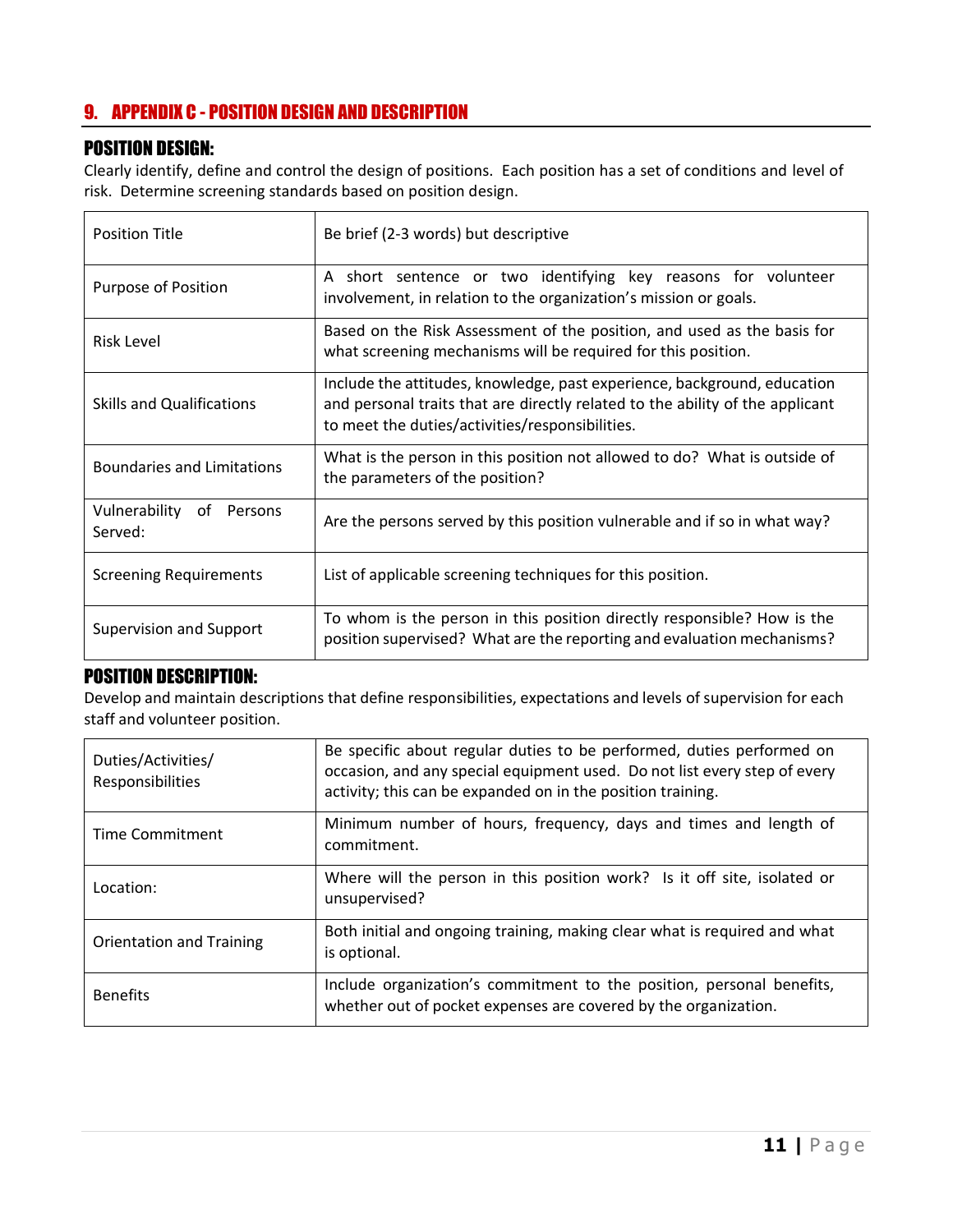## SAMPLE DESIGN AND DESCRIPTION: House League Head Coach

The following is a sample Head Coach position design and description:

| <b>POSITION TITLE:</b>                              | House League Head Coach                                                                                                                                                                                                                                                                              |
|-----------------------------------------------------|------------------------------------------------------------------------------------------------------------------------------------------------------------------------------------------------------------------------------------------------------------------------------------------------------|
| <b>VULNERABILITY OF PERSONS</b><br><b>SERVED:</b>   | Work directly with young children between ages of 5 and 15                                                                                                                                                                                                                                           |
| <b>LOCATION:</b>                                    | Local Arena Facility, public setting                                                                                                                                                                                                                                                                 |
| <b>PURPOSE OF POSITION:</b>                         | To teach skills, supervise children and create a safe, social and welcoming<br>environment for the players                                                                                                                                                                                           |
| <b>RISK LEVEL:</b>                                  | High, working in close proximity to children                                                                                                                                                                                                                                                         |
| <b>TIME COMMITMENT:</b>                             | 1 weekend game and 1 week night practice, 2 tournaments per season,<br>year end banquet                                                                                                                                                                                                              |
| <b>ACTIVITIES &amp;</b><br><b>RESPONSIBILITIES:</b> | Oversee all team activities<br>Manage the safety of the participants<br>Comply and ensure compliance of their team with the rules, regulations,<br>policies and processes of the team, league, club, and association, OHF<br>Member, OHF and Hockey Canada                                           |
| <b>SKILLS, QUALIFICATIONS:</b>                      | Caring, friendly and patient attitude<br>Ability to communicate with parents and children<br>Must be certified in Speak Out or Respect in Sport Activity Leader<br>Must have Coach Level certification<br>Criminal Record Check/Vulnerable Sector Screening<br>Gender Identity and Expression Course |
| <b>BOUNDARIES &amp; LIMITATIONS:</b>                | The Head Coach is bound by the OHF Code of Conduct and all rules,<br>regulations, by laws, articles and policies of the OHF.                                                                                                                                                                         |
| <b>ORIENTATION &amp; TRAINING:</b>                  | All new Coaches will be provided with an orientation prior to the start of<br>the season.                                                                                                                                                                                                            |
| <b>SUPERVISION &amp; SUPPORT:</b>                   | The Head Coach is responsible to the club, association, league President<br>and Board of Directors.                                                                                                                                                                                                  |
| <b>BENEFITS:</b>                                    | All Head Coach positions are eligible for various volunteer awards.                                                                                                                                                                                                                                  |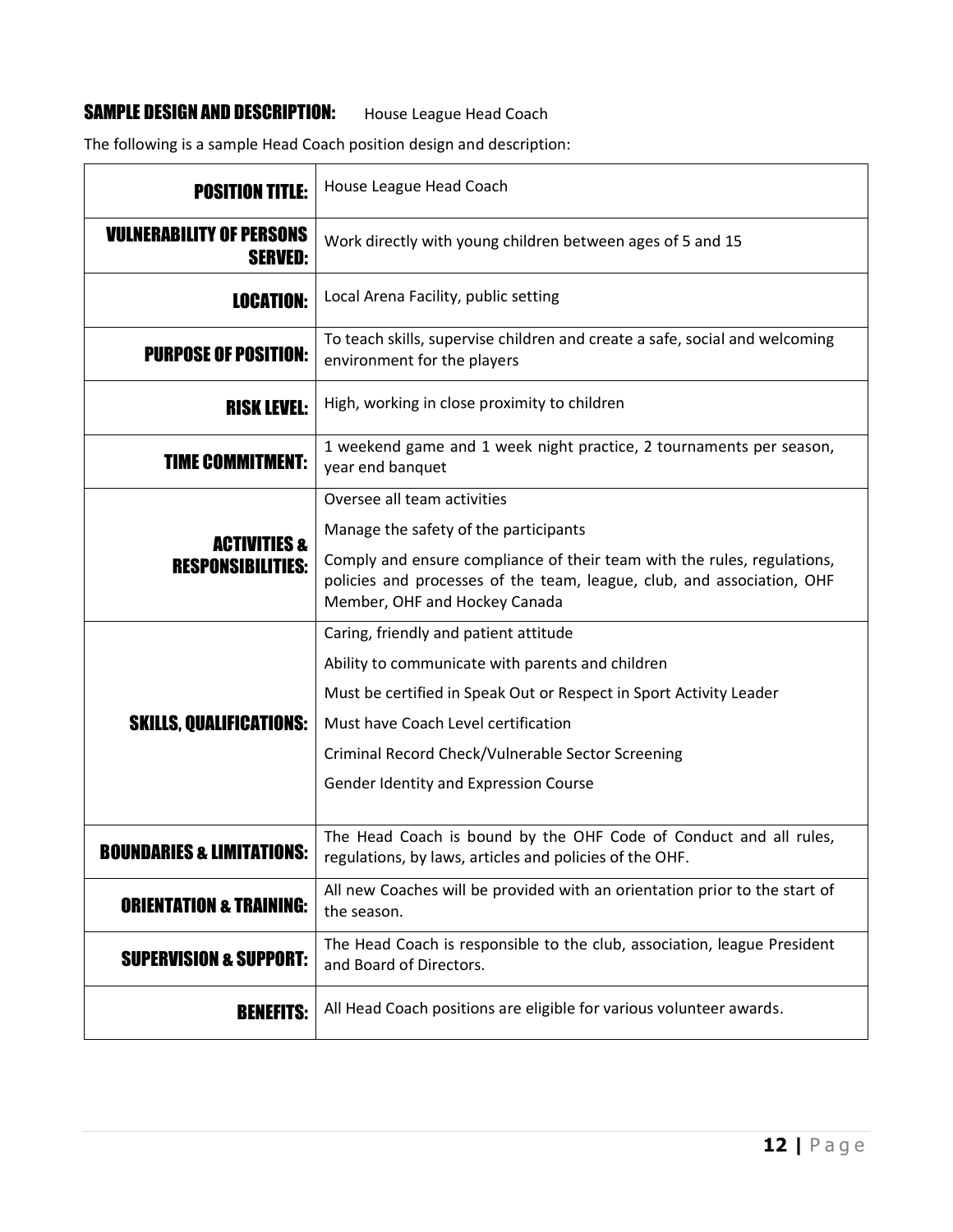## <span id="page-12-0"></span>10. APPENDIX D – SAMPLE APPLICATION FORM

### **OHF APPLICATION FORM**

This form is to be completed and forwarded to the OHF Office by the date specified in the posting.

#### **Contact Information**

| Name:                                |  |                      |            |  |
|--------------------------------------|--|----------------------|------------|--|
| Address:                             |  |                      |            |  |
| Home Ph:                             |  | Work Ph:             | Mobile Ph: |  |
| Preferred Email:                     |  |                      |            |  |
| Position you are applying for:       |  |                      |            |  |
| Relevant certification or education: |  |                      |            |  |
| Years of relevant experience:        |  |                      |            |  |
| Are you eligible to work in Canada?  |  | Yes<br>No<br>$\perp$ |            |  |

Please ensure you have attached your resume and at least 3 references (maximum one personal).

#### **Screening**

The Ontario Hockey Federation is committed to reducing harassment, abuse, bullying and misconduct in our programs. As a priority we are screening volunteers and staff to ensure the highest quality of personnel to support our programs and create a friendly and welcoming environment for our participants. Some positions require additional screening.

Please be advised that your position requires a Criminal Record Check and a Vulnerable Sector Check.

Signature Date

I hereby acknowledge that the information provided above is accurate to the best of my knowledge.